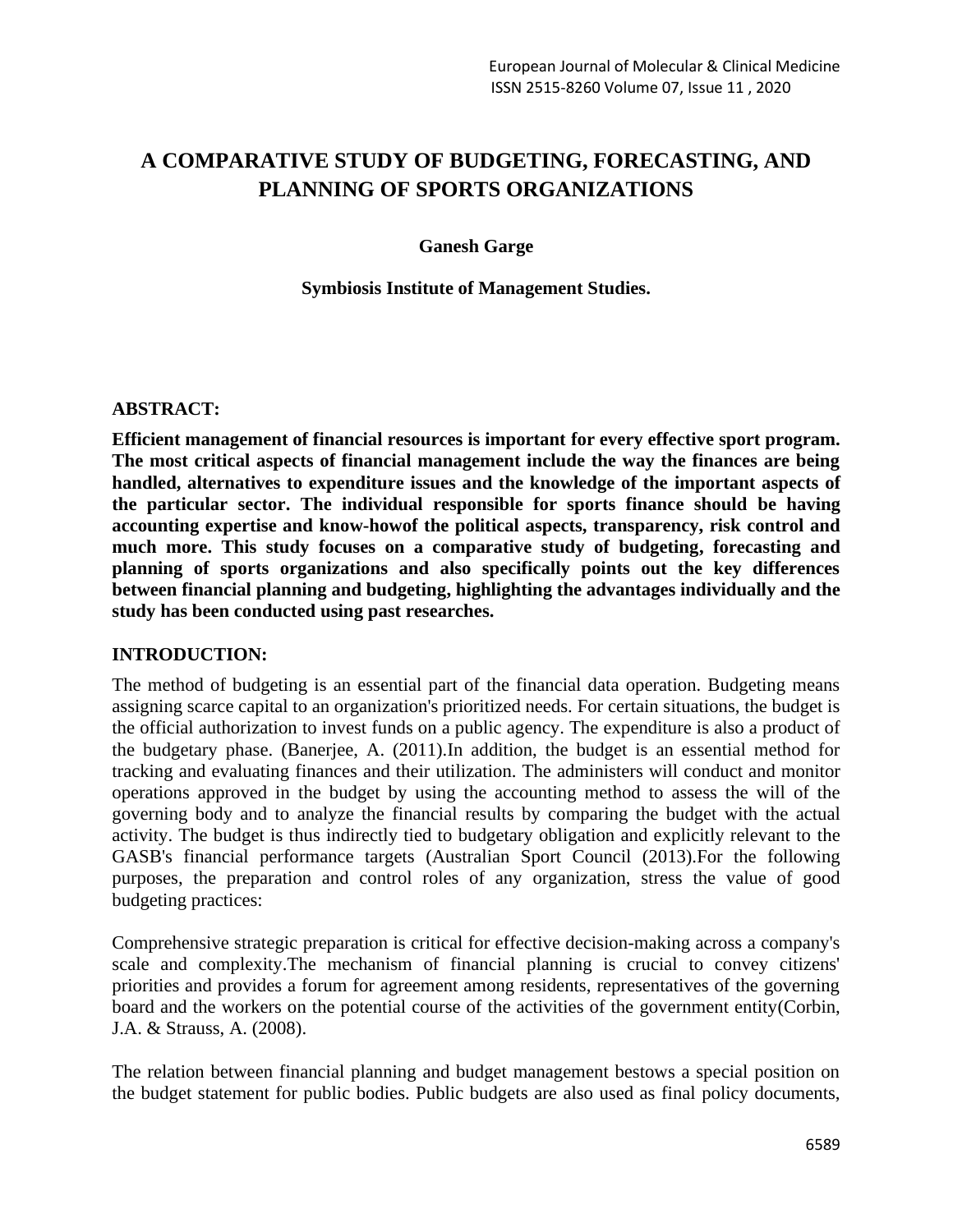since an approved budget reflects the government's budgetary strategy to fulfill its priorities and expectations. When a government entity constitutionally adopts a budgetary framework, a portion of the Legislative Council has been given consent which represents the public preferences about which products and services will or will not be delivered by the Government Agency (Creswell, J.W. (2003).

# **1.1 OBJECTIVES OF BUDGETING:**

The performance appraisal encourages people and associations to keep public agencies responsible for their conduct to policy-makers and administrators. Because citizens' responsibility is also specifically specified in federal and local legislation, it is a central component of budgeting and financial reporting. In GASB Principles Section 1, Financial Reporting Priorities, paragraph GASB emphasizes the value of transparency with the following targets(Government Accounting Standards Board (2003a).In order to assess if current-year revenues are appropriate to fund current-year expenses, financial results may include details.Financial reports may indicate when the entity's lawfully approved strategy has collected and utilized money. It should also reflect alignment with other regulatory or statutory conditions relevant to finance. Financial reports can include statistics to help consumers determine the public entity's program activities, expenditures and milestones (Government Accounting Standards Board (2003b).

To accomplish these targets, the budget must be planned on the basis of many transparency principles. Accountability is also accomplished by the integration of these priorities into legislative requirements for state and municipal agency budgetbe adjusted to provide for the provision of ongoing programs through new revenuePrepare in accordance with all the federal, state and local regulations applicable; and provide the framework for the appraisal of initiatives, expenditures and successes of government service(Le Menestrel, S. & Perkins, D.F. (2007).

Although some kind of financial obligation for long-term fiscal well-being in an entity is usually desirable, adjustments such as usage of Fund balance funds for current programs for a short duration might be acceptable. Any deviations from this basic goal must, therefore, usually be in line with the relevant national and local regulations and policies( Mack, J. & Ryan, C. (2007).

Given the value of showing conformity with the budget accepted, the financial reporting framework must track the utilizing and exceed of financial capital. Accounting methods are typically employed on the same accounting framework for the planning of the negotiated expenditure to show conformity. The real financial evidence obtained by the accounting department is therefore equivalent to the budget accepted. The financial accounting framework is the primary instrument for maintaining financial transparency by budgetary incorporation (Melitski, J. & Manoharan, A. (2014)

Finally, the expenditure is judged on its productivity to meet the specified goals and priorities of the organization. Usually, the evaluation consists of evaluating how the money were invested, the effects of the spending on the assets, and the degree to which the goals mentioned were accomplished. This process is important for the production of the expenditure allocations in the following year. In reality, the creation of the budget is not only a yearly process to decide the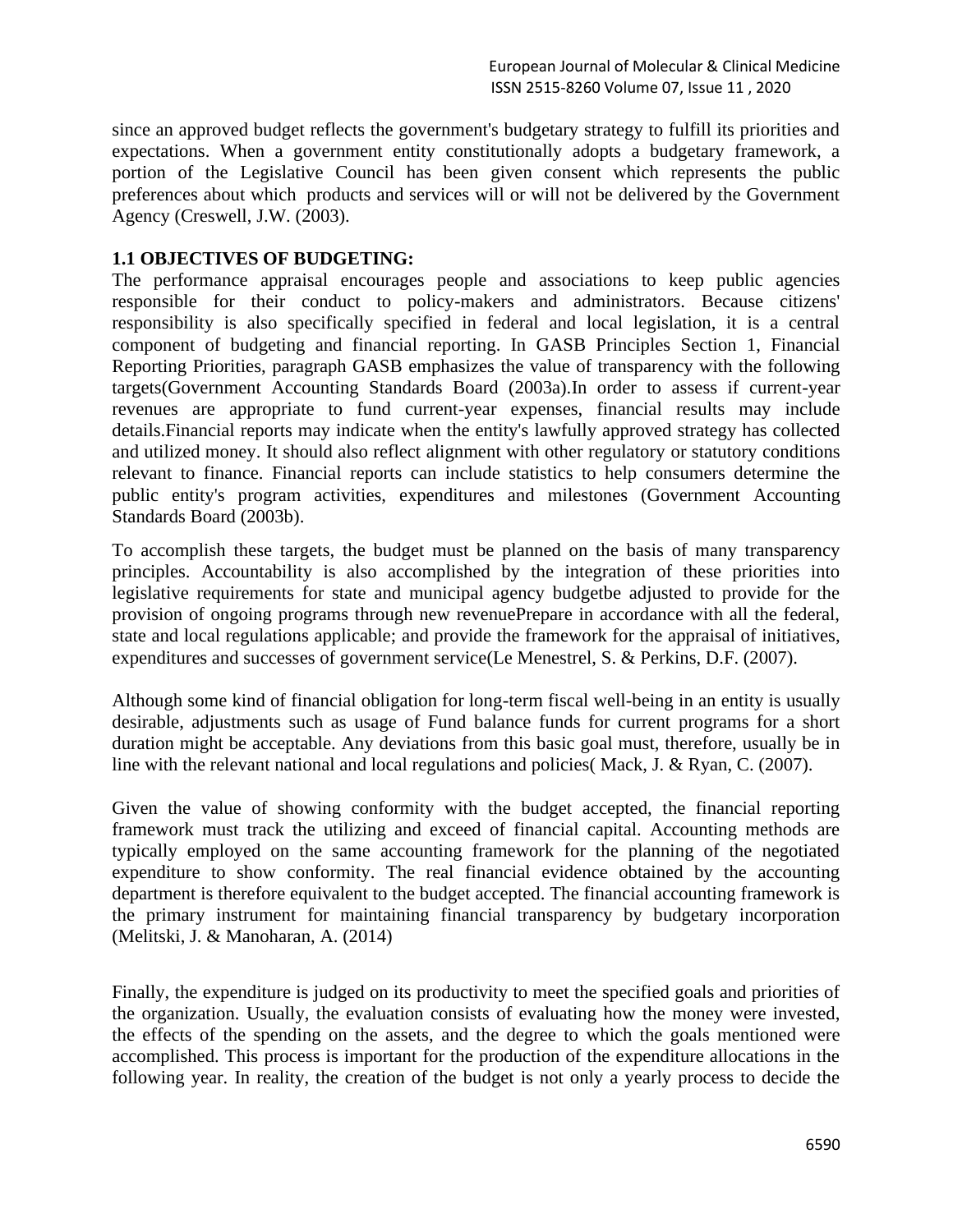distribution of the funds, but is a part of the on-going period of strategy and assessment to meet the organization's specified priorities and objectives (National Treasury (2011).

The money is expended differently by place and area, so it is necessary to know how the money is to be invested. Some regions are more concentrated on one event rather than another, or the funding actually is inadequate to support a number of different sports. Strict budgeting may be helpful here. When sports organizations make the budget, try to determine which places use the most funding and reduce needless spending. This frees up the funds for more fitness activities and avoids the over-consumption of the organization (News BBC (2010).

# **RESEARCH QUESTIONS:**

- 1. What is the budget estimate of managing a sports organization?
- 2. What are the forecasting techniques to manage the expenses in managing sports organizations?
- 3. Is the amount of spending realistic?

To assess if the money expended makes sense, use previous studies. Sports organizations would not have the resources for other opportunities if so much capital is invested on one region.

Set aside major expenditures; emergency insurance, petrol and transport vehicles, beverages, restaurants, etc.

#### **Budgeting for the near and medium term:**

It is reasonably easy to differentiate between short- and long-term budgeting. In the short term, anything is commonly applied to shorter than a year and in the long term. Short-term bills are anything sports organizations have to compensate for and may not intend to do. This may involve clothing, food and beverages, funds for petrol, benefits, and so on. In comparison, broad training facilities or automobiles may apply to long-term production. Setting a short-term target would then indicate how much funding is remaining in the long-term spending fund. It is important to try to invest sufficiently money for all of them, but it is not always easy.

# **Predictability:**

The first phase in creating an organization is generally preparation which is seen as an aim. Planning may be easy, like designing sports organizations regular schedule, or long enough to see sports organizations company in five or ten years. Any preparation is carried out for the saddle seat with no more empirical data than a market view. (Palmer, D.A. (2012).

However, if more detail is accessible, according to the Free Management Library the planning emphasis rises. When the company concept takes shape, a more detailed marketing strategy will be developed to explain who the clients are, where to make the profits and how to recruit new clients. Planning allows the company to utilize capital more effectively and to plot the right path for potential operations(Perkins, D.F., Jacobs, J.E., Barber, B.L. & Eccles, J.S. (2004)

# **SPORTS COMPANY BUDGETING:**

Sports Companies also found a way to invest capital on a budget. Budgets specify the distribution of available financial capital. Budgets are commonly calculated by the way prior funds and profits is invested. Budgets also specify the amount expended on salaries, service and marketing expenditures(Prinsloo, J. &Roos, M. (2006).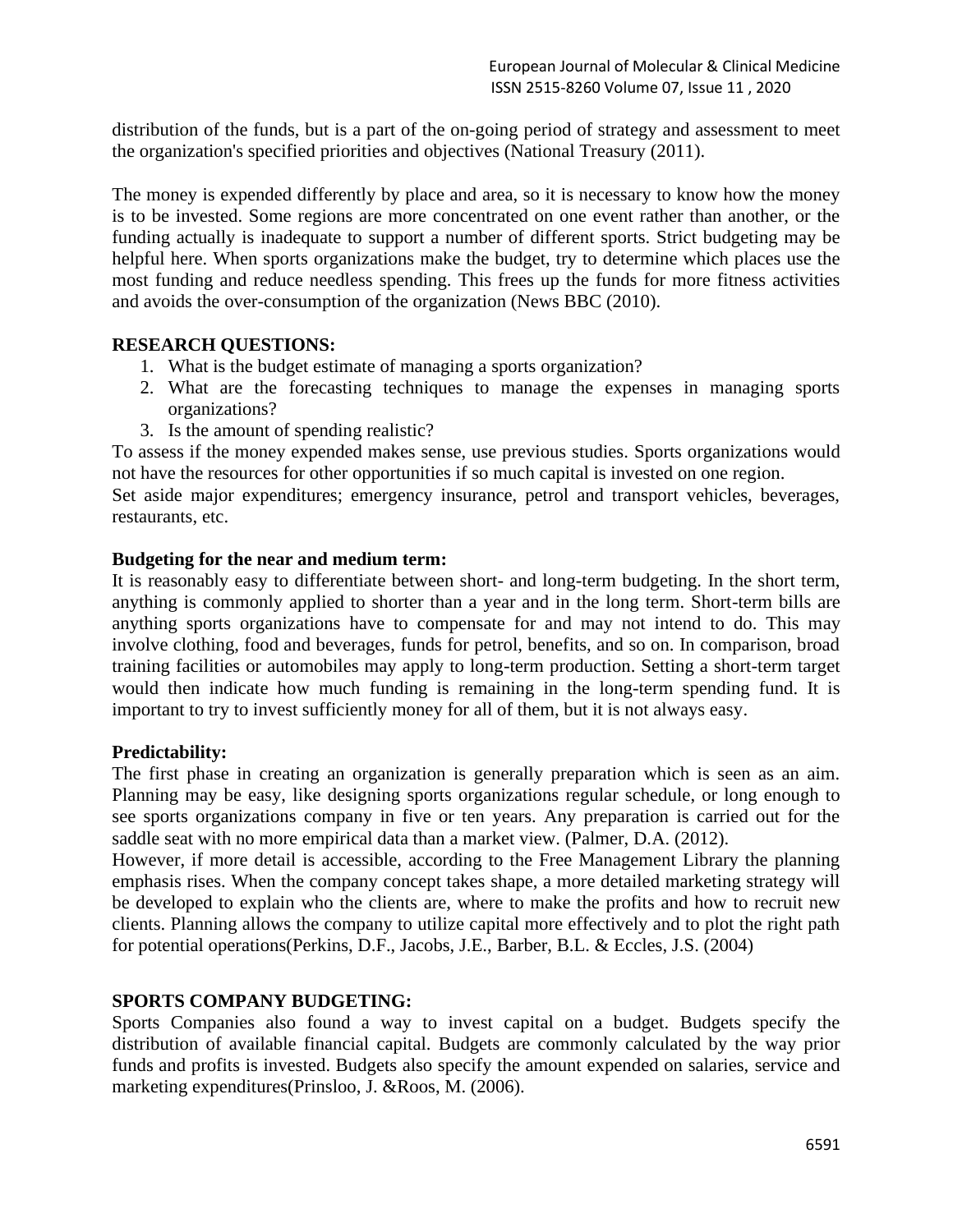Budgets are most directly linked to behavior in everyday life. Although a schedule or prediction may be incorrect, the financial catastrophe is planned for by a misguided estimate. At the beginning of a fiscal year, most businesses set their expenditures and often allow space for change as sales rise or decrease. Planning is moving hand and hand with budgeting.

However, predictions are never fixed in stone, so a budgeting and estimation illustration will not do right from one company to the next. The estimate could not be right, so a budget centered on that would be an error. However, far from being a pointless activity, estimation serves as a framework for further preparation. Sports organizations should weigh variables beyond sports organizations company, such as market patterns and economic forecasts in general, for the more reliable prediction.

# **THREE APPLICATIONS:**

Financial planning, preparing and forecasting are valuable instruments when operating a business. It needs a roadmap to get it right. The design aims to support the life of the organization. The budget operates directly with the operational side which decides how the near which foreseeable future needs to be accomplished. Forecasting will help to simplify situations well in advance for more efficient and detailed forecasting, but it is as unpredictable as in future.

# **IMPORTANCE OF FINANCE IN GAMES & SPORTS:**

The first phase in recognizing sport finance is to know that sport organizations are corporations. Decisions by management specifically influence the revenue and expenditure of sporting clubs, community, leisure services , physical travel and activity, therapy organizations, and others.

# **GAMES BUDGET:**

The budget balancing is a thorough, time-consuming process. It'sduty belongs to a manager, a financial manager, an accountant or even a coach, budget control is mainly a task of sports managers. Employing and coordinating workers, tracking monthly and annual spending, tracing minor sums of cash and establishing and hitting revenue projections are all part of the financial obligations of management.

# **IMPORTANCE OF FINANCIAL PLANNING:**

Major entities, including the National Football League and the National Basketball Union, are struggling

with highly diverse income sources, like profits from Advertising, radio, club ownership, ticket sales, etc. As these organizations are mainly corporations, managers are extremely vigilant to monitor any aspect of revenue and spending. Collegiate athletics officials struggle with common sources of revenue and costs, but they often have to take into account funding contributions from their institutions, scholarship services for low-income households and several other dynamic aspects.

One feature of games financing which many do not realize is that it is not restricted to lucrative games ligas and multi-million-dollar teams. Any sports-related, non-profit organization including parks, leisure or rehabilitation services for sports organizations people at risk often relies on carefully prepared budgets to align revenue sources such as grants and municipal funding with expenditures such as wages, transportation, supplies, food and much more.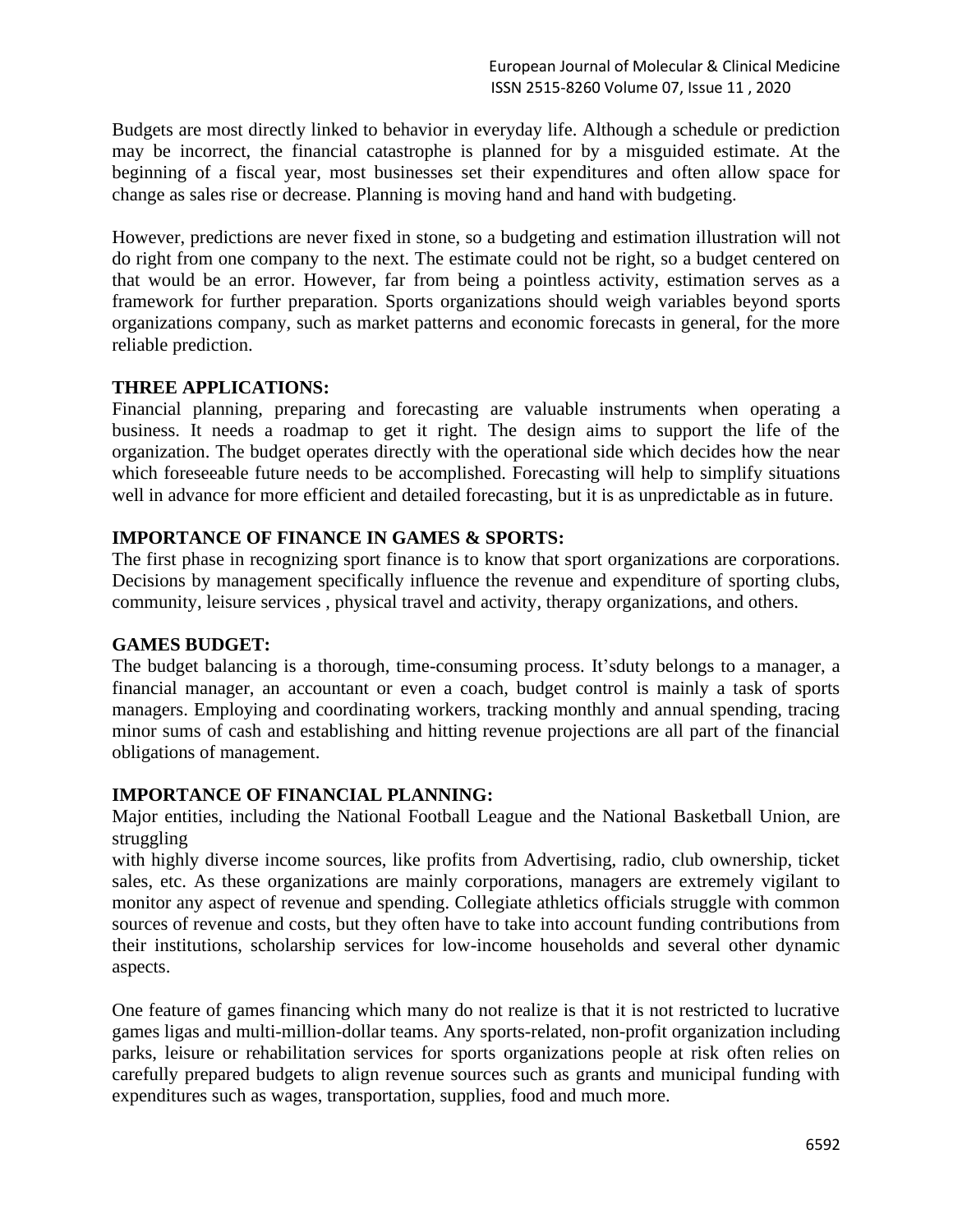Understanding games financing is a crucial factor in order to establish a fruitful career in sports management. Although sports organizations want this profession more from sports organizations sports love than from sports organizations zeal for wealth, financial awareness is vital to the survival of every such company. Candidates with a master's degree in sport management will improve their financial know-how in this thrilling area and become skilled.

# **FINANCIAL PLANNING AND STRATEGY IN GAMES:**

The first big move in a sports organization's financial management is to decide the form of enterprise the association is: a corporation, a group, a cooperative or a charity.Financeadministration starts by deciding which funds are accessible and how they are distributed. Examining past financial reports is necessary for existing services and implementing a new program plan and budget involves partnering with administrators and key partners to properly manage budgetary capital.

The development of a financial plan means:

- Find existing developments in the individual sports market in which the company or association functions
- Examining internal limitations (influences the organization resulting from previous decisions) against external limits (external factors affecting the organization)
- Cut all expenses, including charges for the location, security, supplies, transport, lodging, publicity, advertising and staff salaries
- Revenue projection categories include subscription dues, seat purchases, gifts and restaurant and clothing revenues
- Organizing financial reports through a report that is accessible and understood for stakeholders
- When they conduct all of these activities, experts in sport finance must take into consideration all the legislation surrounding the budgets of their organizations. Any support activity must be legitimate, and the laws can be upheld while the sport group is part of a broader community.

Any budgetary decision taken should be looked at through a prism of danger and its future gain, including the probability of a substantial gain.

# **SPORT COMPANY FINANCIAL OPERATIONS:**

Effective management of sport financing relies on wise choices that optimize profitability for sports organizations. Financial management in sports may imply that finance administrators in an organisation may collaborate with various stakeholders to create wise and productive investment decisions. The strategies used in these debates may include:

Establish effective partnerships with valued suppliers

- Working with organizations, such as good quality sponsorships, that add exposure and benefit to the sport organization
- Find revenue source opportunities, such as the development of a smartphone app that involves app transactions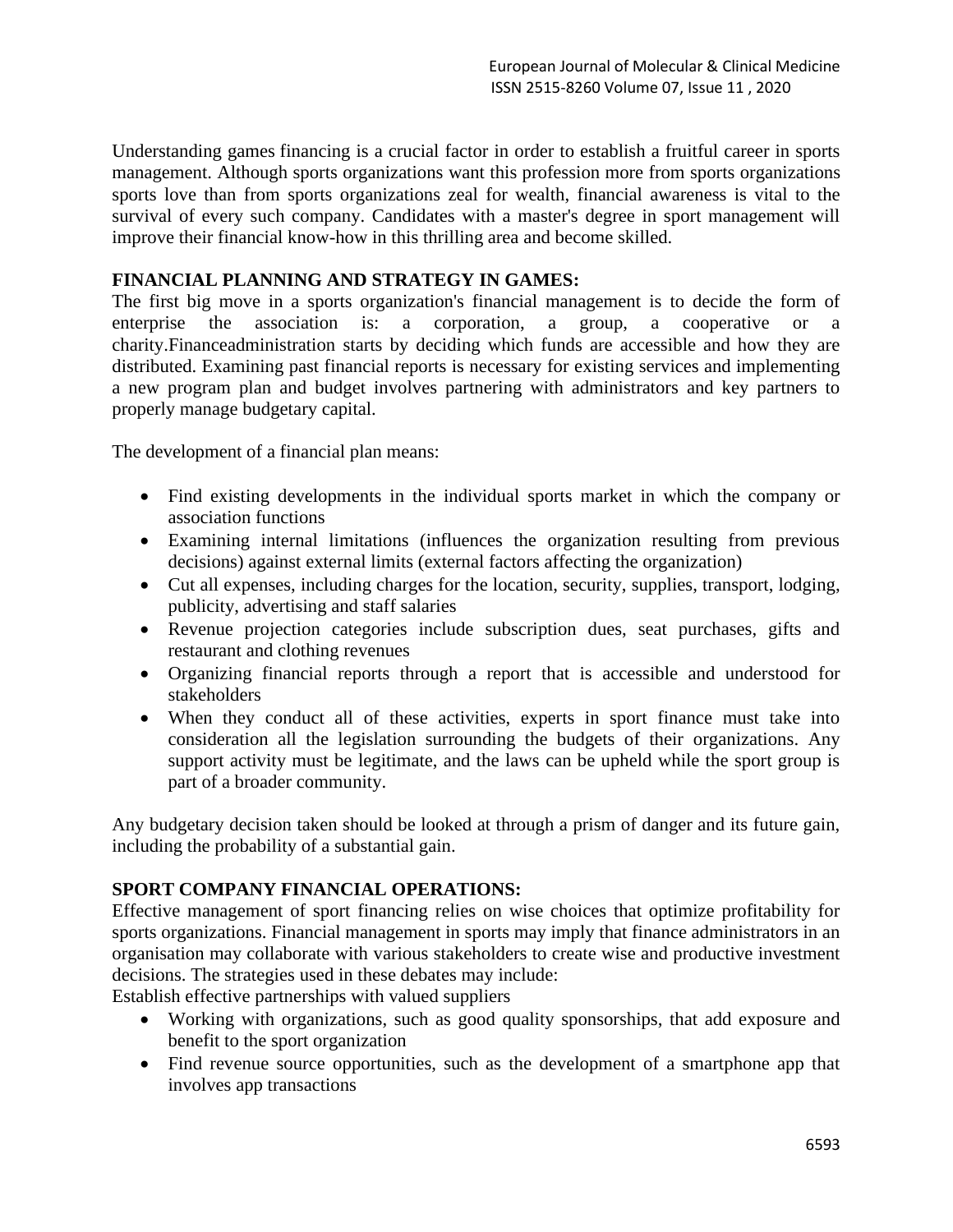- Reducing excessive spending and retaining emergency accounts for urgent emergencies or overdue profits
- Although a financial planner may not be willing to play a part in actively carrying out those measures, they frequently assign a budget and determine if choices are appropriate on the basis of patterns and projections for the company.

# **SPORTS FUNDING AND ANALYSIS:**

Sport finance managers calculate all expenditure and monitor the effect on their businesses, allowing them to be responsive and to change their expenditures appropriately. This involves developing options to prepare for financial deficits and constant optimization of investment.The sports finance managers must maintain reliable and comprehensive reports using an effective, up-to - date monitoring method. This can be used to build potential financial forecasts, increase expenditure consistency, and evaluate the achievements and weaknesses which may impact strategic decision-making within an enterprise.

Financial disclosures would still be provided on corporate taxation, which administrators of sport organizations must be mindful of. Amateur sports can be partly financed by taxes, which in some difficult ways lead to budgeting. Based on the condition of the institution as well as on the form of entity and the general membership, the reporting criteria for sport finance can differ.Reports and analyses are utilized for short- and long-term budgeting in the world of sport. Often companies have a long-term view of development, including site capability expansion and training infrastructure upgrades. Documents allow organizations to prepare whether and where they will accomplish these targets.

#### **FACTORS HAVING A ROLE IN SPORTS FINANCE:**

Based on the nature of sporting association, financial administrators will often need to consider how the following considerations impact the budgets of the company:

Smaller sporting teams are allowed to use gambling activities as raffles to collect funds and, with the announcement of the National Basketball Association, gambling might eventually play a bigger part of American professional sports1.

Media: TV / radio broadcasting needs strategic relationships between the sporting association and the transmitting corporation. External partnerships: marketing products outside a sporting location includes contractual arrangements with suppliers and retailers. As this short summary demonstrates, sport sponsorship covers a wide range of cross-expert regions. Sports organizations will foresee how different variables such as these will influence the income and finances of a company and assess the distribution of funds if sports organizations plan to start this profession.Budgeting and planning allow senior management to devise plans, prepare for the future and coordinate their priorities in the enterprise. Both processes are vital components of the business cycle of every organization, particularly in times of rapid development.

However, budgeting and planning are identical, certain significant variations differentiate them. Financial executives need to consider these disparities such that they can decide what's essential and distribute their capital appropriately. Such companies may also go so far as to delegate budgeting and scheduling to different departments so that each phase maintains a consistent priority.So, what are the priorities, what are the projections, and why are they so critical? In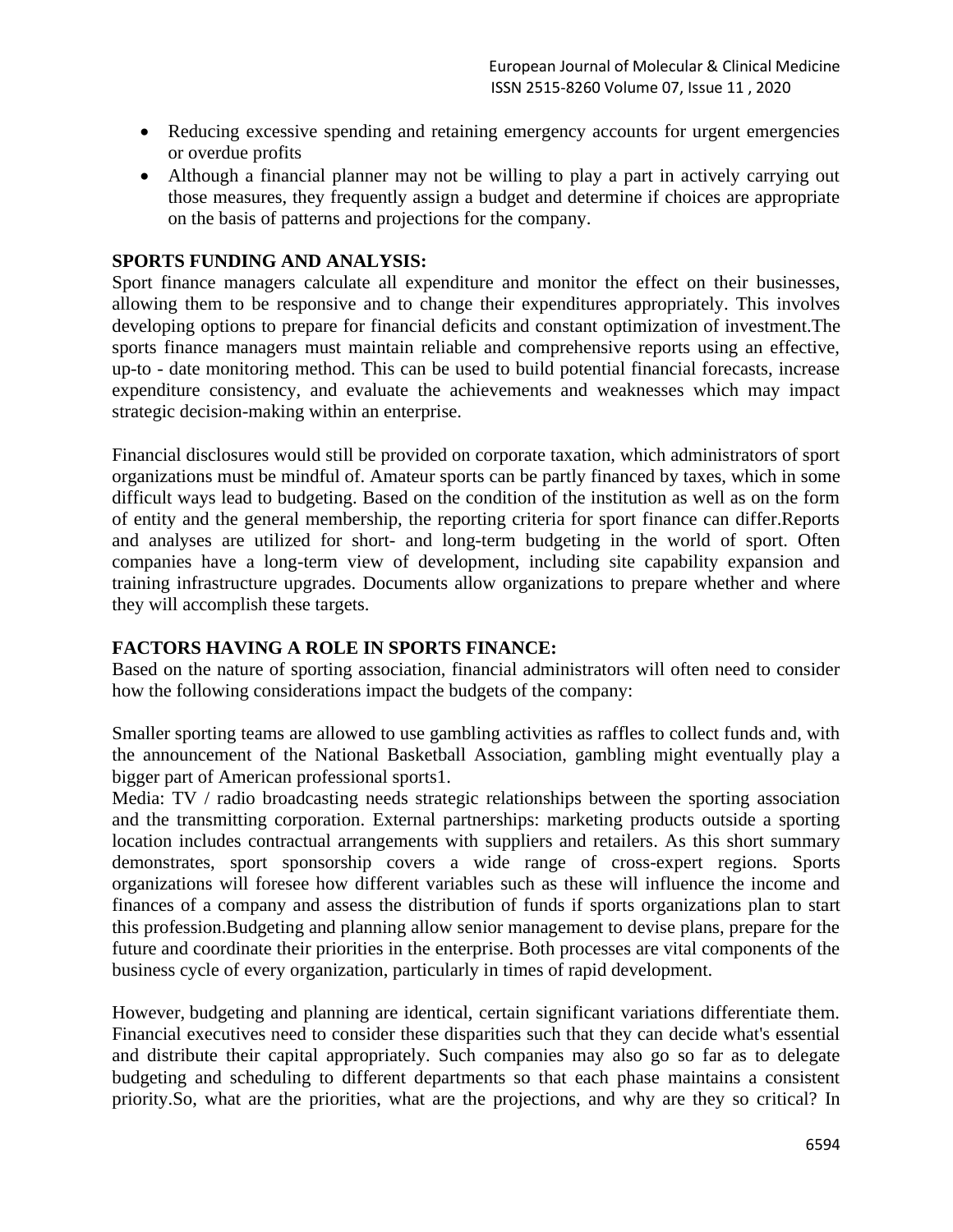order to understand their nature and their commitment to corporate performance, let us unpack budgeting and forecasting and discuss the key gaps between them.

### **DIFFERENCE BETWEEN BUDGETING AND PLANNING:**

At a large stage, Budgeting indicates how much resources a business would have to invest for a specified time to produce the expected goals. In the opposite, the forecast is the method of proactively evaluating the expenditure and utilizing both historical and real-time evidence to project the performance of these companies.In other terms, the budget is a path chart that illustrates significant financial leverage points at each step of the company trip. But once this process is underway, the conditions are normal to alter, essentially outdating the initial assumptions made when the budget was developed. The best practices for strategic finance departments consist of constantly updating the spending strategies of the organization against evolving market conditions, predicting the figures and adjusting appropriately.

#### **2. LITERATURE REVIEW:**

Budgeting is the practice of preparing for a given time the profits and expenditures of a business. It includes determining the cash flows available and allocating financial capital for the appropriate expenditures of the business.

The budget is used to plan the company's path and to help management in the execution of plans. The method results in a specific schedule that represents the financial priorities of the company. These are the key features of an organizational budgeting process:

The method normally requires three to six months with an annual project.At the close of the year, comprehensive accounting statements, such as the tax estimate, balance sheet and cash flow analysis, are published.The budget offers calculation criteria for management to monitor financial success.The expenditure is frequently linked to the current financial statements of the business, which offer an analysis of the company's success in real time. A differential study of the real income statement vs the budget statement is a clear illustration.Employee pay in the organization is measured by the budgeting process, and also compensates employees on the basis of their budget results.The proposal is not usually reported to third actors.

# **BUDGETING GAINS:**

Budgets are normally updated every year to offer valuable input as to what sports organizations should plan to achieve during this year. Adequate budgeting has several other advantages, including, The budgeting method requires management to take a careful look at all the financial operations of the organization and determine the feasibility of each particular expenditure. Budgeting includes in-depth analysis of both revenue streams and uses to reliably predict cash flows. Because budgeting normally begins from below, several workers are interested. This gives workers a feeling of pride and is more driven to accomplish their desired objectives.However, since budgets are planned too early, they can be obsolete since soon as the projections adjust in advance and rely on a predetermined collection of projections.

# **FORECASTING:**

According to Kotler(2016), forecasting is the method of utilizing historical evidence and management experience to forecast potential market performance of an organization. Done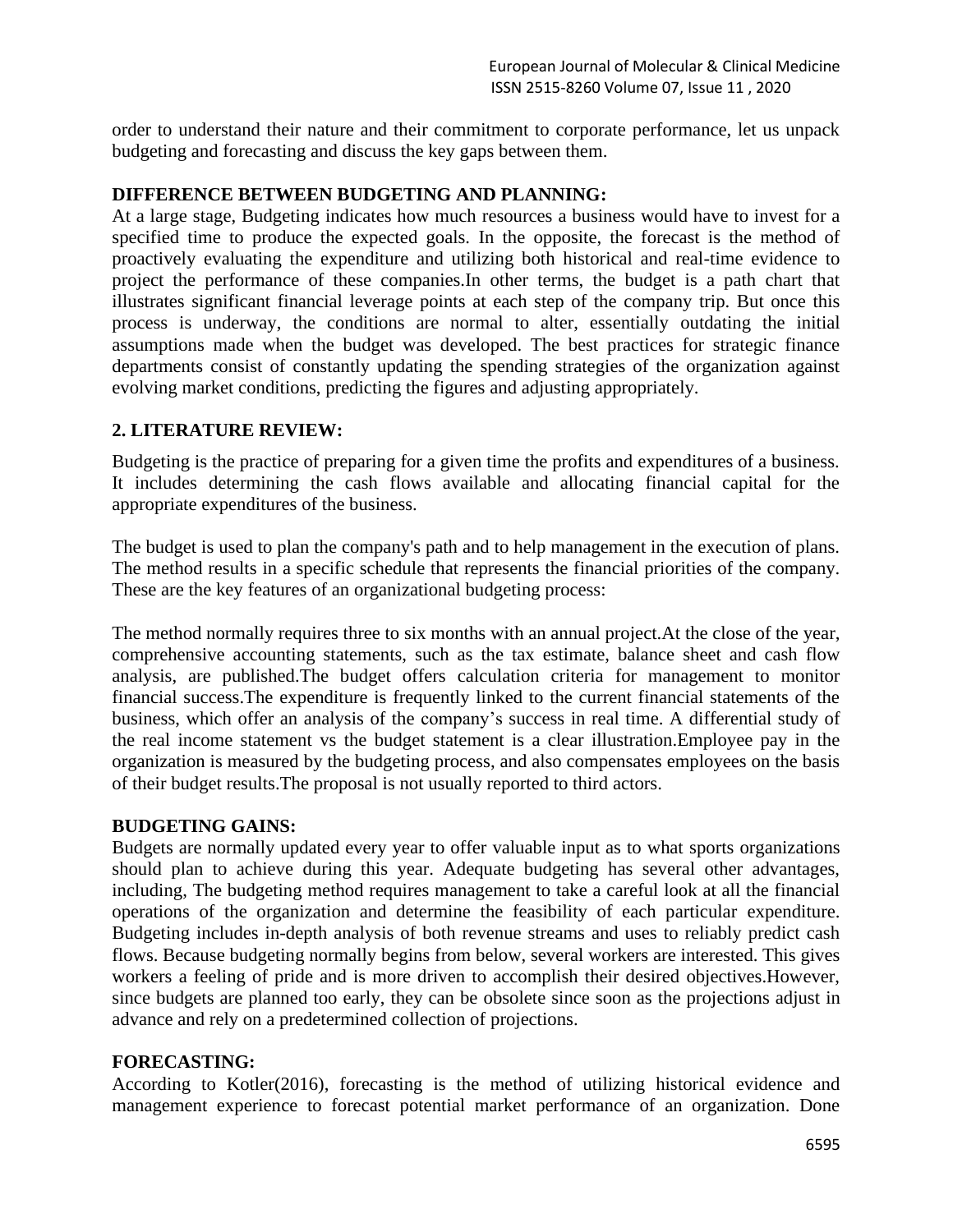within a short time period, the projection focuses on key income and spending products. The prediction is done periodically after filing, usually right after a month-end or quarter-end. The time period is usually limited and ranges from days to weeks.Generally, the estimates display simplified income and spending predictions.The main success indicators are modified according to projected figures to offer an analysis of how the organization operates.

True income estimates are generally not associated with the prediction. Instead, the actuals are used to forecast financial outcomes.Normally, projections should not cause executive pay.Publicly traded corporations shall report to customers their high-level estimates.The rolling forecast (discussed below) often draws on the latest financial details and thus provides decisionmakers with accurate, appropriate and useful knowledge.

# **FORECAST ADVANTAGES FOR SPORTS ORGANIZATIONS:**

When the correct analysis is handled successfully, empower management teams predict with the knowledge they need to make strategic business decisions. There are also other drawbacks of estimation, including:

- Precise sales and spending projections allow management to change the company's course, when the expected patterns validate those behavior.
- Knowing where potential investment is expected to fluctuate simplifies the control of cash flows and capital needs.
- Sports organizations will maximize funding and investment prospects by providing the customers with realistic and timely predictions.
- Sports organizations should reassign all human and financial capital to where the predictions really require them.
- Sports organizations projections will also lead to the next budgeting phase by utilizing the results as the conceptual base for the budget.
- The forecast helps management to concentrate on where appropriate, especially in the short term.
- Static, daily projections are useful, since they typically prepare only for the end of the current fiscal year. On the other side, rotating projections are much more valuable when they use up-to - date financial details and move past this period. Rolling projections are used per month or quarter to prepare for a duration outside the reach of the budget, such as the next five quarters. Instead of predicting the close of the fiscal year, most rotating projections are also projected to last the next 12 months or longer. In addition to all the advantages of static projections, rolling projections are critical for the following reasons:

Businesses planning constant rotating projections are more educated regarding developments in the market, environment and other variables, helping them to recognize and reduce uncertainties and capital distribution.Rolling forecasts utilize real-time data such that they are reliably important. Sports organizations may adjust the prediction with up-to - date data, especially as the method is combined with forecasting software and other business applications.This interface also provides on-demand predictions that enable consumers to gain access to better market information and rapidly react to time-sensitive circumstances.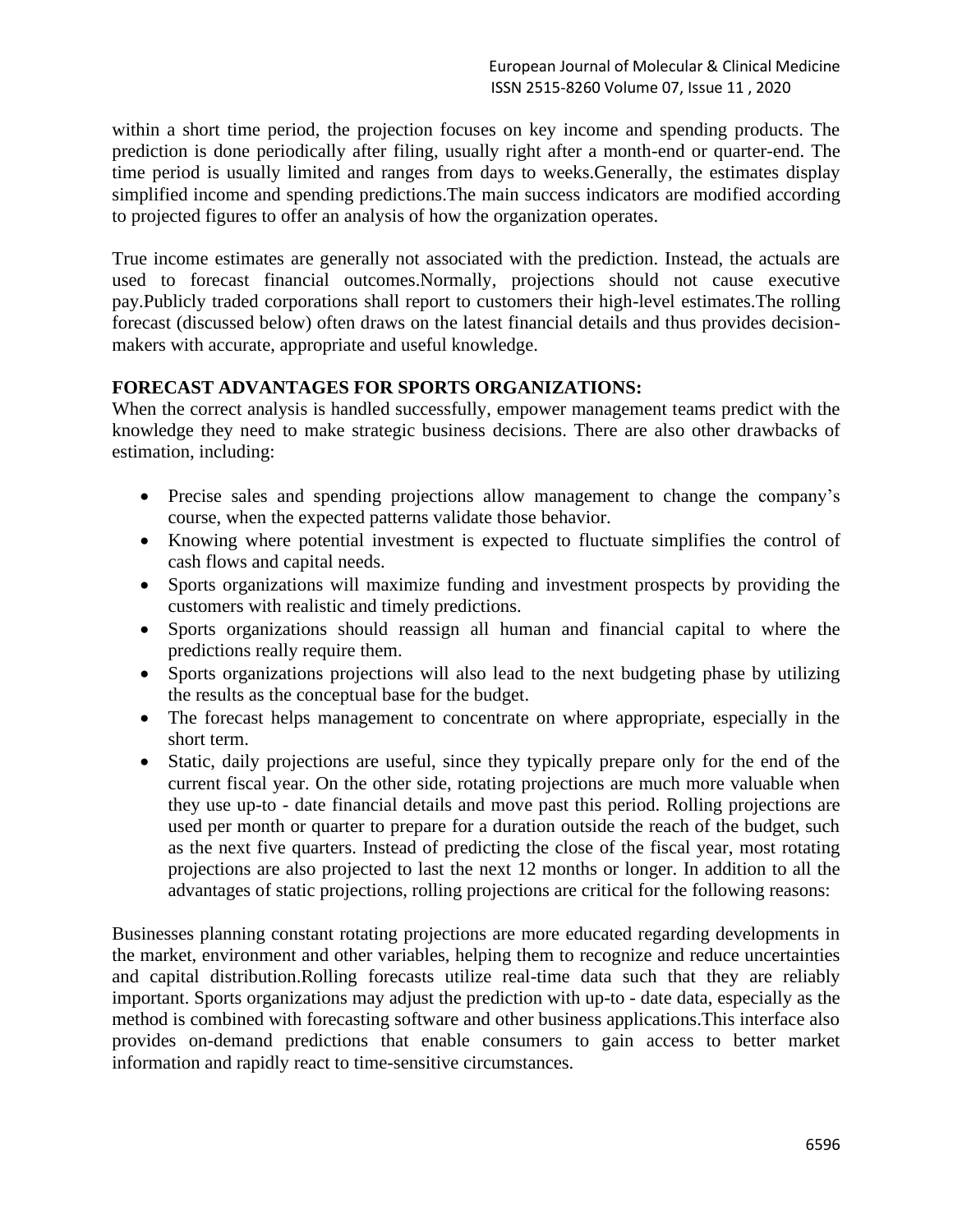# **KEY DIFFERENCES BETWEEN BUDGETING AND FORECASTING:**

Budgeting and forecasting are not the same as previously mentioned. Even the tasks relevant to this are distinctive –

- with varying dates,
- planning periods,
- usage cases and
- reporting criteria

# **CONCLUSION:**

The value of budgeting and planning cannot be overestimated in the corporate environment. Budgeting helps managers to develop potential targets and planning allows financial departments the ability to consider problems in a realistic manner.Both are complimentary and essential. And if the proposal is cut down as soon after it has been released, this mechanism ensures accountability across agencies and encourages staff to be accountable for what they are.And when budgeting is low, estimates take over. The forecast offers prompt and reliable financial forecasts that direct policy changes even after the completion of the year.Individual businesses often struggle with budgeting and forecasting various processes, but for everyone, budgeting and forecasting can be best supported by combining the processes into software which enhances precision, timeliness and reliability.

# **REFERENCES:**

- Australian Sport Council (2013). Annual Report 2012-13. [https://secure.ausport.gov.au/\\_\\_data/assets/pdf\\_file/0007/552535/Annual\\_Report\\_2](https://secure.ausport.gov.au/__%20data/assets/pdf_file/0007/552535/Annual_Report_2012-13.PDF) [012-13.PDF. A](https://secure.ausport.gov.au/__%20data/assets/pdf_file/0007/552535/Annual_Report_2012-13.PDF)ccessed on 2014/06/26.
- Banerjee, A. (2011). Role of government in promoting sports in India: A critical evaluation.

Available at: [http://thesportdigest.com/2011/08/806/. A](http://thesportdigest.com/2011/08/806/)ccessed on 2014/03/16.

- BBC (2014). Commonwealth Games 2014 medals. [http://www.bbc.com/sport/commonwealth-games/2014/medals/countries. Accessed on](http://www.bbc.com/sport/commonwealth-games/2014/medals/countries.%20Accessed%20on%202014/09/08)  [2014/09/08.](http://www.bbc.com/sport/commonwealth-games/2014/medals/countries.%20Accessed%20on%202014/09/08)
- BBC Sports (2014). Olympics medals table. [http://www.bbc.co.uk/](http://www.bbc.co.uk/%20sport/olympics/2012/medals%20/countries)  [sport/olympics/2012/medals/countries. A](http://www.bbc.co.uk/%20sport/olympics/2012/medals%20/countries)ccessed on 2014/06/26.
- Bowen, G.A. (2009). Document analysis as a qualitative research method. Qualitative ResearchJournal, 9(2), 27-40
- Corbin, J.A. & Strauss, A. (2008). Basics of Qualitative Research ( $3<sup>rd</sup>$  ed.). Thousand Oaks, CA:
	- Sage.
- Creswell, J.W. (2003). Research Design: Qualitative, Quantitative, and Mixed Methods Approaches (2nded.). Thousand Oaks, CA: Sage.
- de Villiers, C. & van Staden, C. J. (2006). Can less environmental disclosure have a legitimising effect? Evidence from Africa. Accounting Sports organizations and Society, 31(8), 763-781.